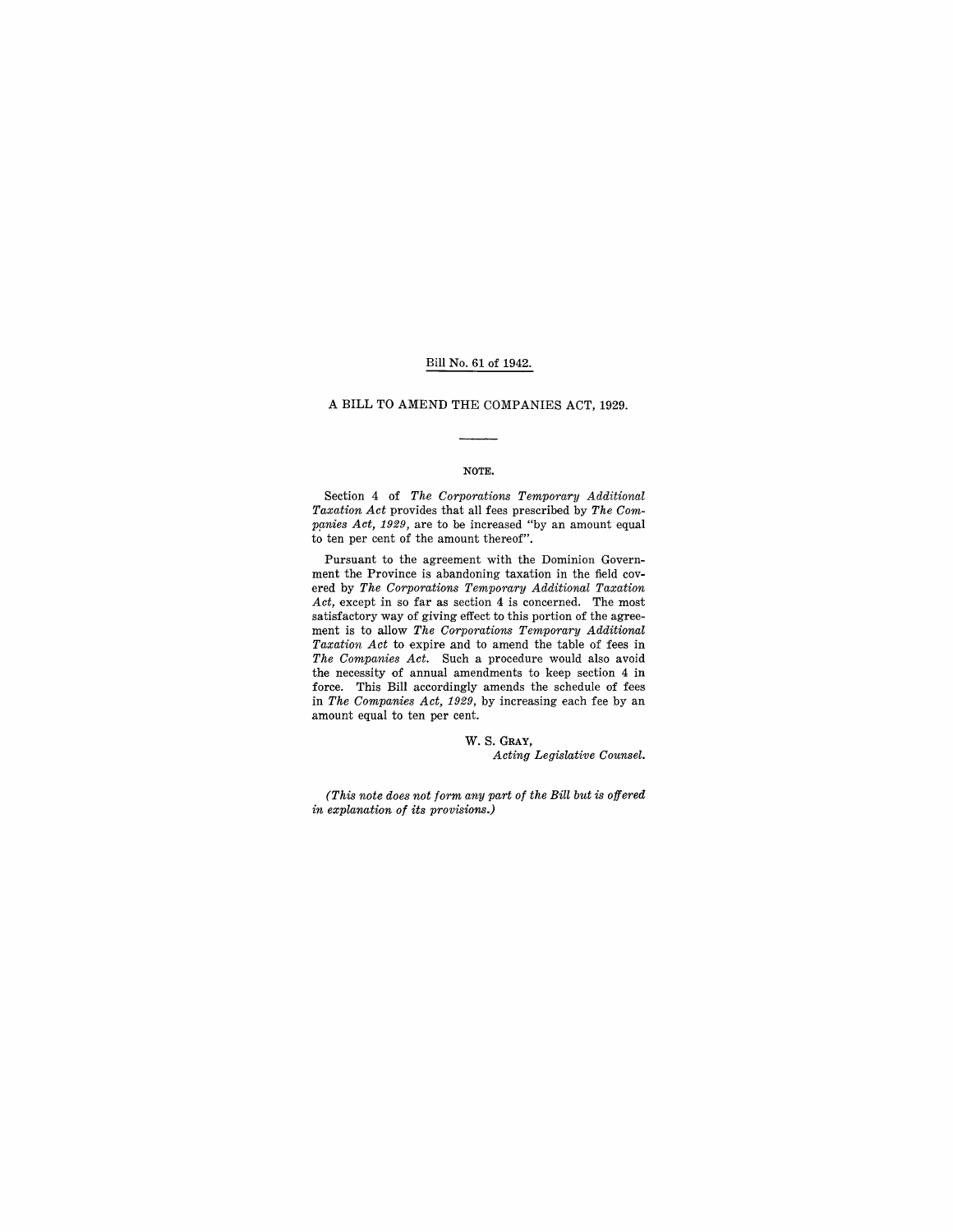# **BILL**

## No. 61 of 1942.

An Act to amend The Companies Act, 1929.

# *(Assented to* , 1942,)

**HIS** MAJESTY, by and with the advice and consent of the Legislative Assembly of the Province of Alberta, enacts as follows:

**1.** This Act may be cited as *"The Companies Act, 1929, Amendment Act, 1942."* 

**2.** The Companies Act, 1929, being chapter 14 of the Statutes of Alberta, 1929, is hereby amended as to section 155 by striking out the words "twenty-five dollars", where the same occur in subsection (1) thereof, and by cents".

**3.** The said Act is further amended by striking out the Third Schedule thereof, and by substituting therefor the following:

#### THIRD SCHEDULE.

TABLE OF FEES TO BE PAID TO THE REGISTRAR BY A COMPANY HAVING A CAPITAL DIVIDED INTO SHARES.

- 1-For incorporation of a company whose nominal capital does not exceed \$20,000. \$55.00
- 2-For incorporation of a company whose nominal capital exceeds \$20,000, the above fee of \$55.00 with the following additional fees regulated according to the amount of capital, that is to say: For every \$5,000 or part of \$5,000 from \$20,000 up to \$100,000 5.50 For every \$10,000 or part of \$10,000 after the first \$100,000 up to \$500,000 . 3.30 For every \$100,000 or part of \$100,000 there-<br>For every \$100,000 up to \$500,000 the series after .....................
- 3-Where a company has only shares without nominal or par value, the number of such shares which the company is authorized to issue shall be multiplied by the amount of \$50.00, and the total amount so calculated shall for the purposes of this table be the authorized capital of the company, and the fee for incorporation shall be calculated accordingly under paragraph 1 or 2 (as *the case may be*) :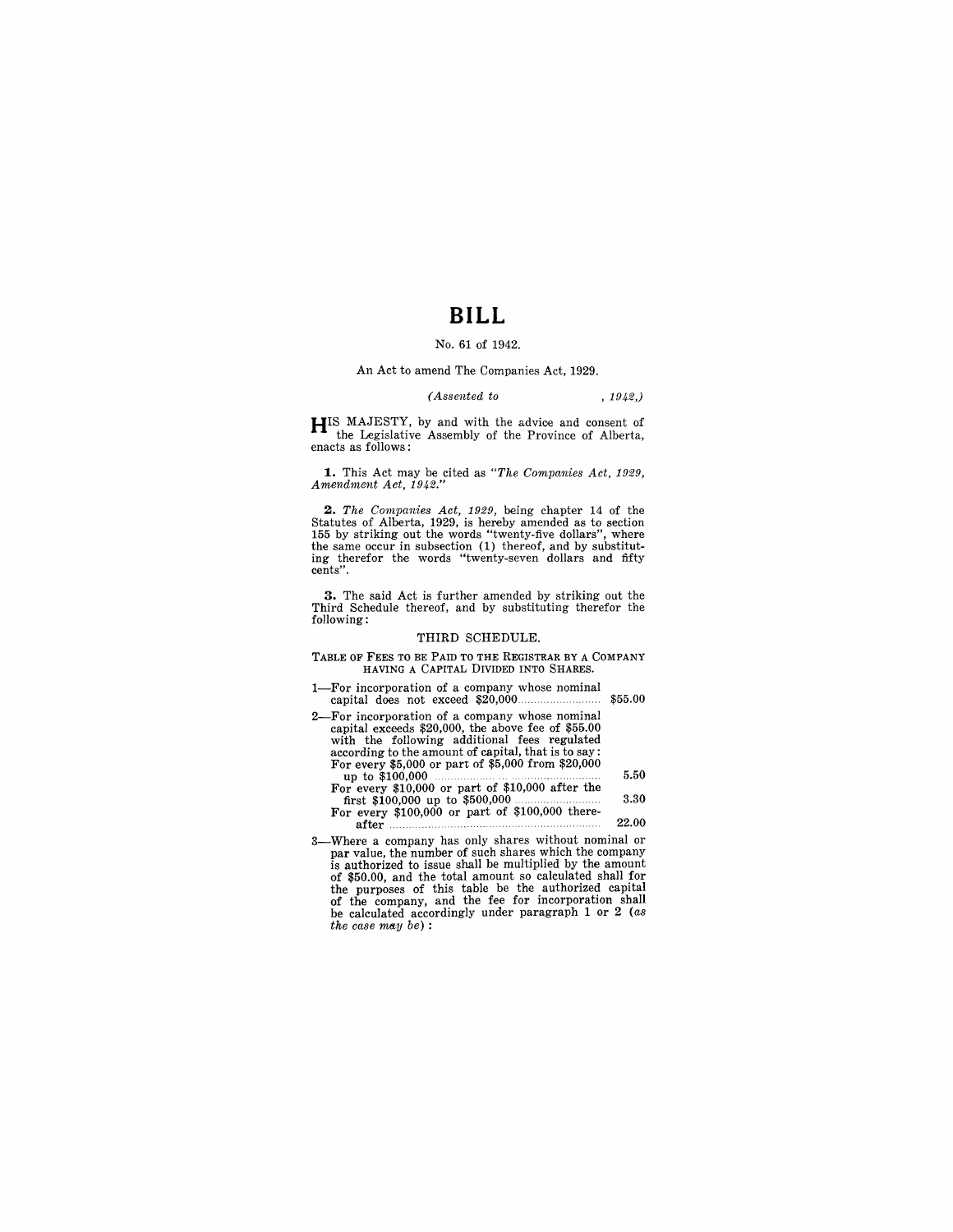Provided that where the memorandum or articles state a maximum price or consideration at or for which such shares shall be issued, the number of shares as aforesaid shall be multiplied by the amount of that maximum price or consideration instead of by the amount of \$50.00.

4-Where a company has shares both with and without nominal or par value, the fee for incorporation shall be \$55.00 if the total amount of authorized capital calculated according to paragraphs 1 and 3 does not exceed \$20,000, and if the total amount so calculated exceeds \$20,000, the fee for incorporation shall be calculated in accordance with paragraphs 2 and 3. .

#### TABLE OF FEES PAYABLE ON REGISTRATION OF A FOREIGN COMPANY.

- 5-The fee for registration of a foreign company.shall be the same fee as is payable for incorporation under paragraphs 1, 2, 3 and 4 (as the case may be).
- 6-In the case of a foreign company which employs a portion only of its capital in Alberta, and satisfies the Registrar by affidavit or statutory declaration as to the amount of capital so employed in Alberta, the amount of capital so employed shall be deemed to be the nominal capital of the company and the fee payable by such company shall be computed thereon in the manner set out in paragraphs 1 to 4 inclusive; in case such company at any time or times increases the amount of capital so employed an additional fee shall be payable equal to the difference between the fee or fees previously paid and the fee payable computed on the sum of all the capital of the company employed in Alberta.
- $7-(a)$  The amount of registration fee, other than the fees referred to in paragraph 6 hereof, shall be computed upon a capital sum obtained by expressing the actual capital of a foreign company in Canadian money, reckoning the value in exchange of the said actual capital at mint parity, that is, at the actual gold value of the foreign cur- rency in comparison with the gold coinage of the currency of Canada.
	- (b) Where there is no gold coinage of the foreign country in question, the Lieutenant Governor in Council may determine the value in exchange of the actual capital.
- 8-Where a company was on the first day of October, 1929, registered under any former Companies Act or Ordinan annual registration fee, the fee payable by the com-<br>pany under this Act shall be an annual fee of \$55.00, unless it pays the fees set out in paragraphs  $1, 2, 3$  and 4 hereof.

#### 2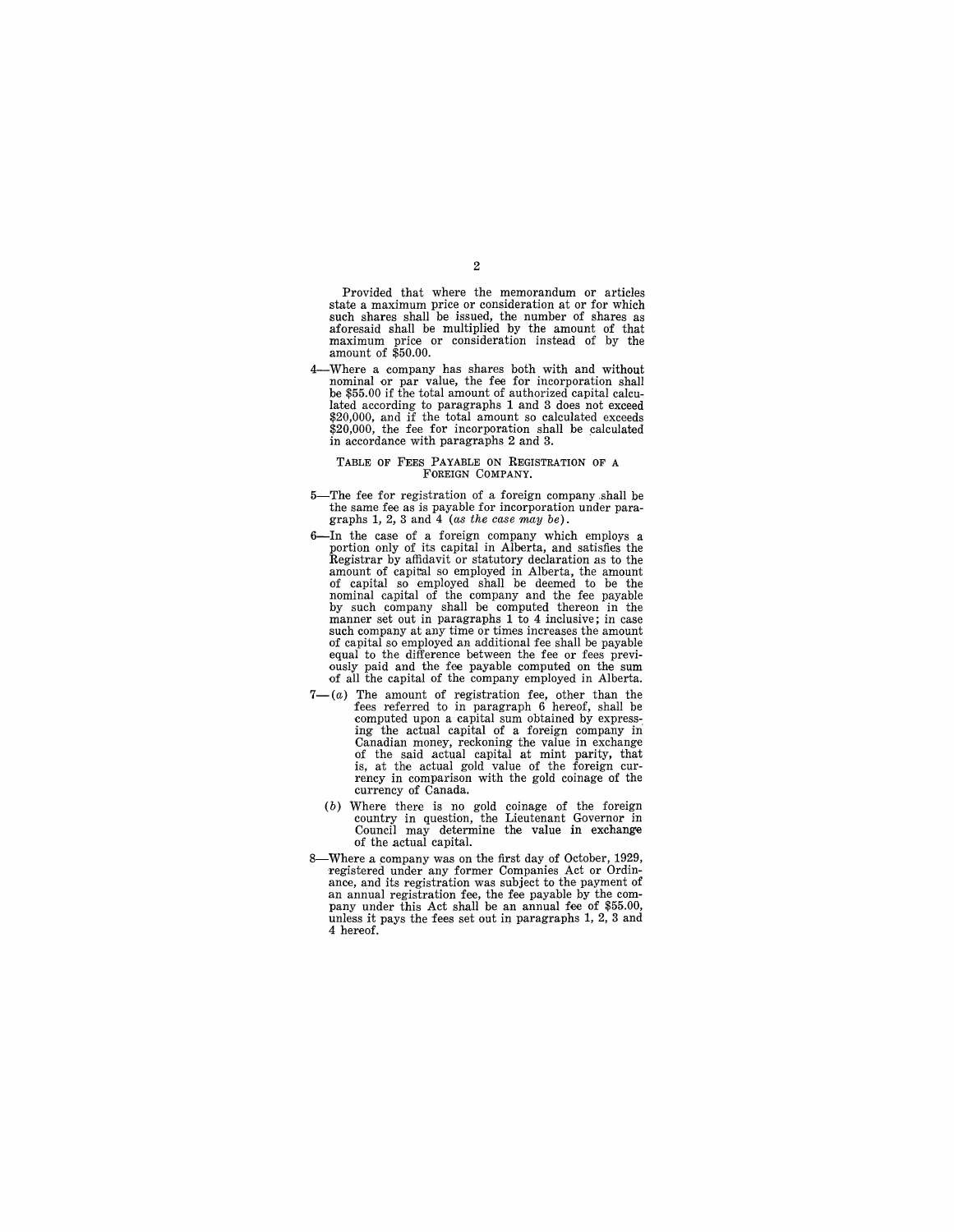# TABLE OF FEES PAYABLE ON INCREASE OF CAPITAL OR SHARES.

9-Where after its incorporation, a company,-

- (a) increases its authorized capital or the number of shares without nominal or par value which it is<br>authorized to issue, the same fees shall be paid<br>per \$5,000 or part of \$5,000 as would have been<br>payable under paragraph 2, 3, 4 or 5 if the<br>increased capital or number of s part of the original capital or number of shares at the time of incorporation or registration (as the case may be) ;
- (b) increases the maximum price or consideration at or for which its shares without nominal or par value may be issued, the same fees shall be paid as would have been payable under paragraph 2, 3, 4 or 5 if the increased maximum price or consideration had been the maximum price or consideration at the time of incorporation or registration (as the case may be) , allowance being made for fees already paid.

#### TABLE OF FEES TO BE PAID TO THE REGISTRAR BY A COMPANY NOT HAVING ITS CAPITAL DIVIDED INTO SHARES.

- For registration of a company the membership of which, as set out in the articles of association, does not exceed 10.. ... \$ 55.00
- For registration of a company the membership of which, as set out in the articles of associa
	- tion, exceeds 10 but does not exceed 100........ 88.00
- For registration of a company the membership of which, as set out in the articles of association, exceeds 100 but is not stated to be un- limited, the above fee of \$88.00 with an additional \$5.50 for every fifty members after the first 100.
- For registration of a company the membership of which is stated in the articles of association to be unlimited 220.00
- For registration of any increase in the number of members made after the registration of<br>the company in respect to every fifty memthe crease than fifty members of such increase  $\ldots$  5.50
- Provided, that no one company shall be liable to pay on the whole a greater fee than \$110.00 in respect of its number of members, taking into account the fee paid on the first registration of the company.

#### MISCELLANEOUS.

10-For registration of a mortgage or charge .......... \$ 5.50

### 3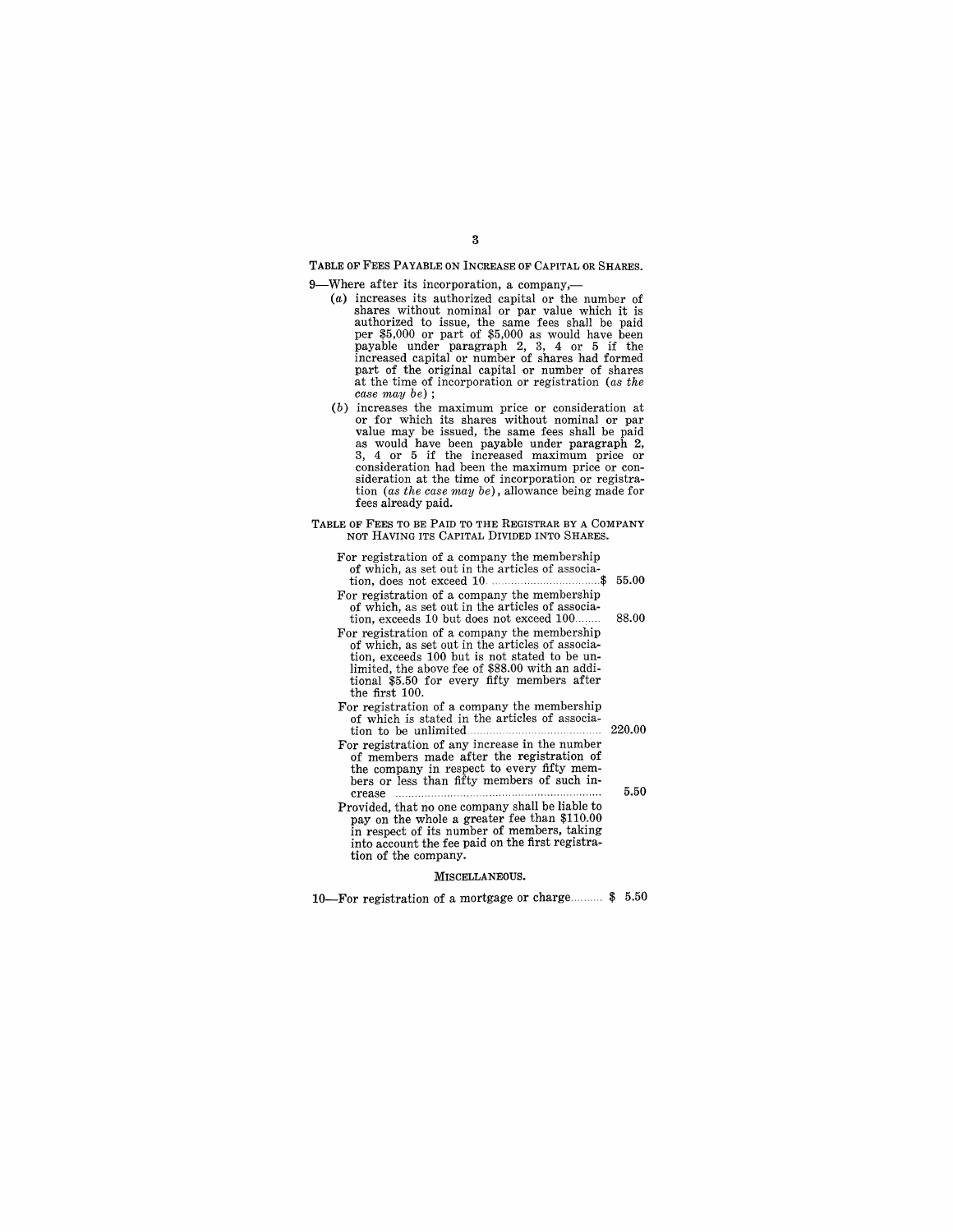| 11—For registering any document hereby required<br>or authorized to be registered other than the<br>memorandum of association, mortgage or<br>charge <b>charge</b> | \$1.10 |
|--------------------------------------------------------------------------------------------------------------------------------------------------------------------|--------|
| 12—For making a record of any fact hereby author-<br>ized or required to be recorded by the<br>Registrar                                                           | 1.10   |
| 13—For restoration of a company or foreign com-<br>pany struck off the register, in addition to                                                                    | 11.00  |
| 14—For certificate of restoration of a company, or<br>foreign company, to the register                                                                             | 1.10   |
| 15—For certificate of true copy or extract                                                                                                                         | 1.10   |
|                                                                                                                                                                    | .25    |
|                                                                                                                                                                    | 11.00  |
| 18—For filing annual statement by a foreign                                                                                                                        | 5.50   |
| 19—For filing statement by a company in Form 11.                                                                                                                   | 1.10   |
|                                                                                                                                                                    | 5.50   |
| 21—For filing articles of association <i>manuforman</i>                                                                                                            | 2.20   |

**4.** This Act shall come into force on the day upon which it is assented to.

4